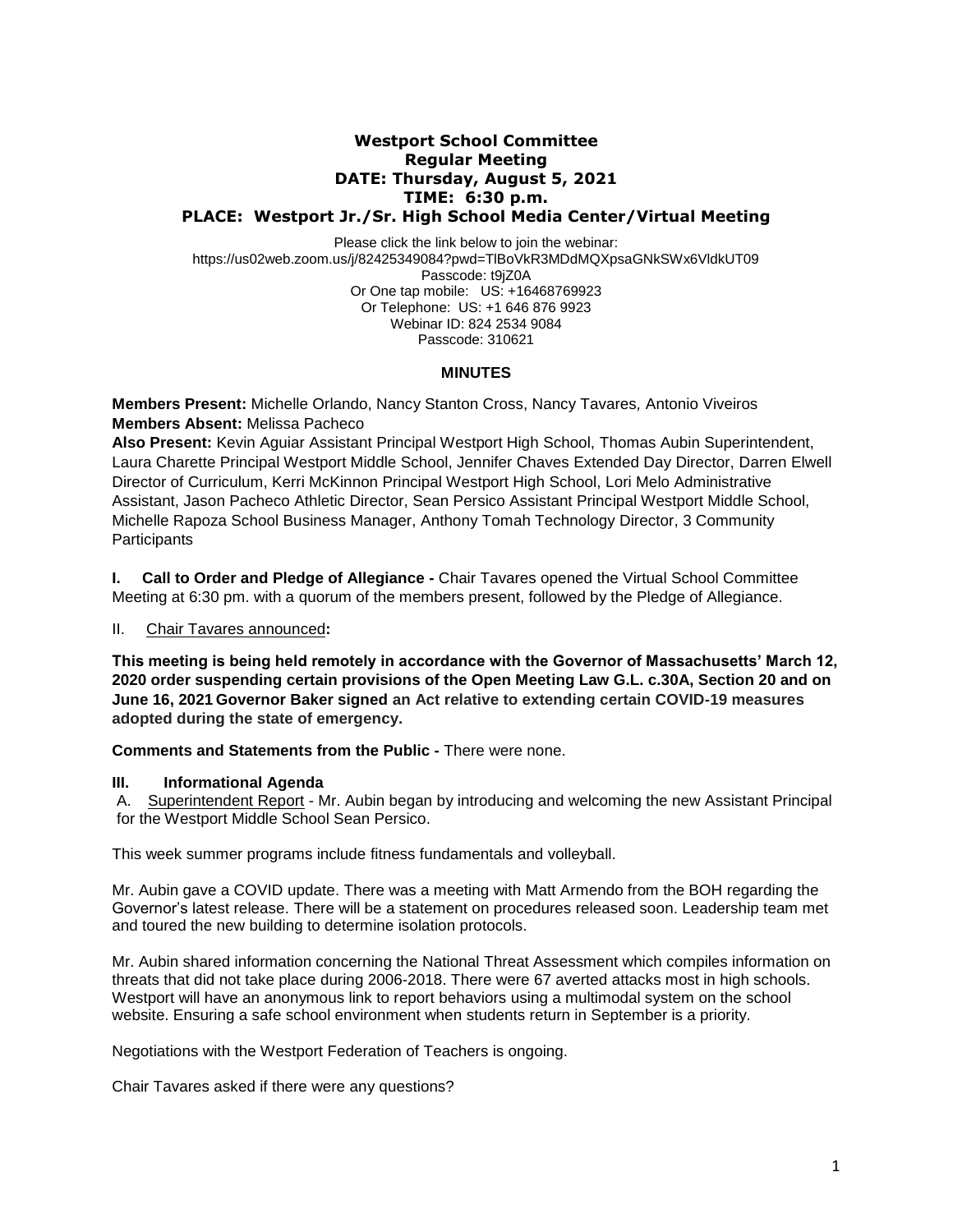Ms. Stanton Cross requested to get information out soon on a policy for wearing masks. Although guidance may change, information should be sent out to parents. Mr. Aubin is working on a re-entry plan and can have information ready next week.

Discussion took place on the timing and it was agreed information can be given at the next school committee meeting on August 19.

Mr. Aubin announced there will be 2 forums held on ESSER Funding with stakeholders using Zoom. They will take place on August 23 and another will be before the SC meeting on the 19th. Information with details will be disseminated on the website, Facebook and We the People Town of Westport.

B. WCS Bill Warrant: 7-16-21 \$574,699.69 and 7-30-21 \$111,931.74 - Chair Tavares acknowledged that the bill warrants were signed. The bill warrant dated 7-16-21 was in the amount of \$574,699.69 and 7-30-21 was in the amount of \$111,931.74. Both bill warrants were emailed to school committee members for review.

C. Acknowledgement of a \$1000 Scholarship to Blaine Shea from the Grimshaw-Gudewicz Foundation- Chair Tavares thanked the Grimshaw-Gudewicz Foundation for their generous donation and wished good luck to the recipient.

D. Presentation of Athletic Budget - A request to Mr. Pacheco was made to list sports programs with costs to get a better understanding on what programs were going to run and be offered.

Ms. Rapoza shared her screen to present the Athletic Programs for School Year 2020-2021. The breakdown covered programs offered, how many students participated including gender, coache's stipends, transportation, officials, equipment and net costs. Ms. Rapoza emailed this document to committee members.

Mr. Pacheco reported sports will be back to a regular schedule with seasons running normal Fall, Winter and Spring. Two weeks from Monday Fall sports begin. There is a total of 99 student athletes registered to date. Information is being sent out in all avenues including emails to students and parents.

Mr. Viveiros asked about the status of middle school coaches. Mr. Pacheco will be doing official hiring and will be holding a meeting next Monday with applicants.

Mr. Viveiros asked about the use of the current high school gym. Fall sports will start before anything is transferred to the new school. Mr. Pacheco explained a daily shuttle bus will be needed to transport students from the new school to old school for practices and to get to the fields. They will also use Sanford Rd. for soccer.

E. Discussion of Athletic Plan for New WMHS Including Transportation - Pricing has not been determined by Amaral's Bus for transportation costs for sports. It was suggested using figures from 2019 may give a better idea on costs.

A question on scheduling was brought up. Mr. Pacheco explained the schedules are created by the league and he is in regular contact with the leagues. Middle School sports start when school starts. Last year's 7<sup>th</sup> graders are now going into grade 8. Since now there is a separation, 8<sup>th</sup> graders are not automatically playing. We must prove need and get an 8<sup>th</sup> grade waiver, may also need a 7<sup>th</sup> grade waiver. It was asked if the school van could be used to transport students. Mr. Pacheco said the golf team uses the van. A bus is used only for away games. A suggestion was made that possibly students could walk the distance (new school to old school) with a police detail to save costs.

#### F. Discussion of 5-Day Pre-K Program -

There will be a 5-day Pre-School Program for 3 and 4-year-old children. The classroom will comprise of students with and without disabilities, cap at 15 students, takes place from 9:00 am. - 2:20 pm. and cost is \$42.00 per day**.** Ms. Rapoza verified there will be no additional cost to the program and no new hires.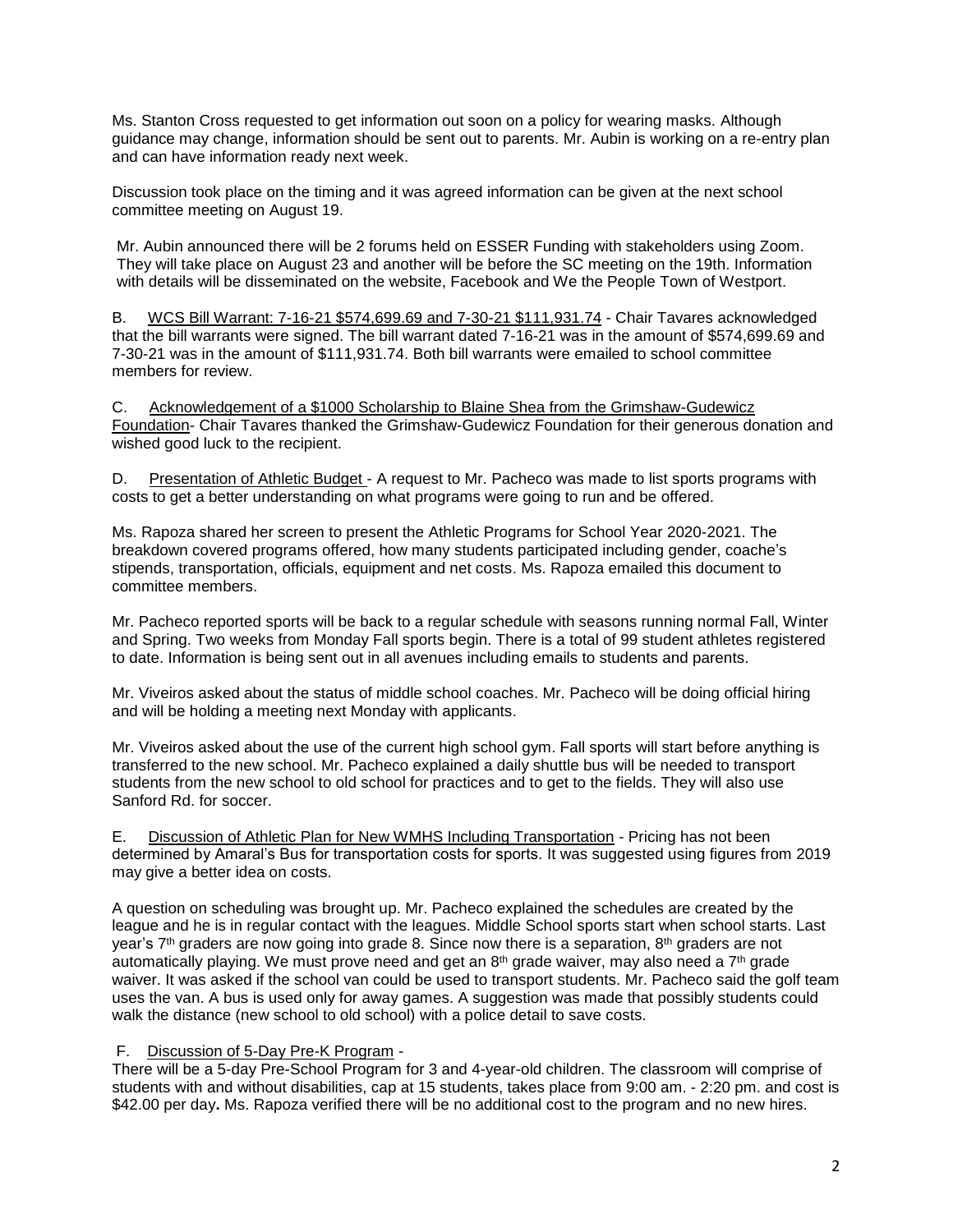Discussion took place on what happens if more than 15 students are interested. Ms. Rapoza mentioned they will go on a waiting list. A request was made to look into setting up another class if are more than 15 students. The school committee would like to be notified if more than 5 students are on the waiting list.

Mr. Aubin wants to meet community needs and will look into costs for an additional second class.

G. Approval of the Summer Food Service Program Application - Ms. Rapoza gave an update on the summer food school lunch program. The program was a success and a grant for \$5,000 was received. They averaged 76 school lunch meals, 113 per day with Grab and Go and served 210 meals per day for the Extended Day and other programs. Program data will be shared when the books close in August. The district is committed to providing this program for the next 3 years.

Discussion took place on the idea of having a collaborative bid with local farmers for fresh and healthy food. Mr. Aubin met with Business to Business and talked about a farm to school initiative. He will keep the committee posted and Ms. Rapoza will look into this idea further.

H. Subcommittee Updates - Mr. Viveiros reported there was a School Building Committee meeting on July 28. Things are moving along they are laying the floor in gym and working on the auditorium flooring. There is a control panel that is out of stock so they are trying to find a replacement unit. Mr. Tomah explained there is a delivery delay on the new Wi-Fi access equipment with dates in September and December. This effects the entire infrastructure. Purchasing additional equipment to get one per room and be ready for the start of school will take place.

The playing fields will not be done and tennis courts will not be available until after school opens. WES will get a makeover in the front; roof project is delayed a year and sign should be up soon.

Mr. Aubin added the Leadership Team toured the building today. Window retrofit supplies came in and there is still a punch list. Construction will still be going on when school starts.

## **VI. Action Agenda**

A. Review and Act on Minutes of Thursday, July 8, 2021 Work Session and Thursday, July 8, 2021 - A motion was made to approve the Minutes of Thursday, July 8, 2021 Work Session and Thursday, July 8, 2021.

Motion by Stanton Cross, seconded by Orlando 4/0/0

B. Review and Act on a \$500 Donation for Golf Attire in Memory of David Servies from Lucy Hassey, WCS Business Services Assistant - Chair Tavares thanked Lucy Hassey for her generous donation for the golf team.

A motion was made to accept the donation of \$500 for Golf Attire in Memory of David Servies. Motion by Stanton Cross, seconded by Viveiros 4/0/0

C. Review and Act on FY22 Golf Fees - This item was previously presented before but did not get approved. It was requested to get a breakdown on costs per player, and green time. Mr. Pacheco recommends to maintain the \$175 golf fee.

A motion was made to keep the golf fee at \$175.

Motion by Stanton Cross seconded by Viveiros 4/0/0

D. Review and Act on Revised 2021-2022 School Year Calendar - Chair Tavares mentioned the school calendar was adjusted for Pre-K and Preschool as well as a change in Election Day from April 13 to April 12.

A motion was made to approve the revised 2021-2022 School Year Calendar as presented. Motion by Stanton Cross, seconded by Orlando 4/0/0

**V. Routine Matters -** Correspondence and Notices - There were none.